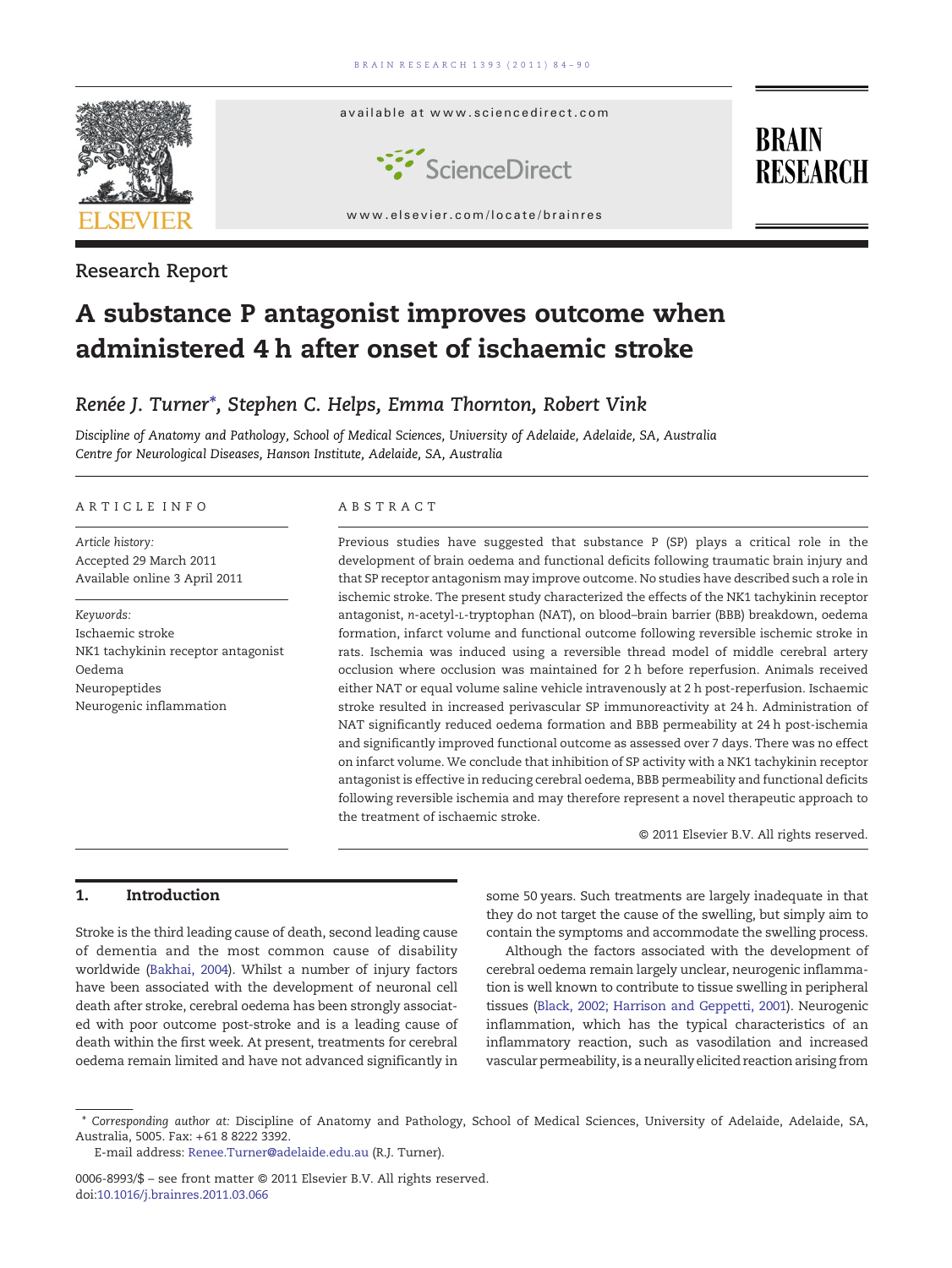the stimulation of C-fibers. The C-fibers release both substance P (SP), which is generally believed to be associated with increased microvascular permeability leading to oedema formation, and calcitonin gene-related peptide (CGRP), which is an extremely potent vasodilator [\(Hokfelt et al., 2000](#page-5-0)). Cerebral blood vessels are surrounded by a dense supply of sensory Cfibers that contain both CGRP and SP. It is therefore consistent that these neurons may play a role as mediators of the inflammatory process.

SP mediates its peripheral effects through activation of the NK1 tachykinin receptor, with administration of NK1 tachykinin receptor antagonists shown to ameliorate neurogenic inflammation and tissue swelling [\(Alves et al., 1999](#page-5-0)). Given that the functions of central NK1 tachykinin receptors are similar to those in the periphery, neurogenic inflammation may also be involved in the genesis of cerebral oedema. Indeed, recent results from our laboratory have shown that neurogenic inflammation plays an integral role in oedema development following traumatic brain injury [\(Vink et al.,](#page-6-0) [2003; Nimmo et al., 2004; Donkin et al., 2009](#page-6-0)). As such, the aim of the present study was to determine the effect of inhibition of neurogenic inflammation with an NK1 tachykinin receptor antagonist on BBB permeability, cerebral oedema, infarct



Fig. 1 – Immunohistochemistry for SP 24 h after ischaemic stroke. Faint SP immunoreactivity (brown stain) was observed in sham tissue (A). At 24 h following ischaemic stroke with reperfusion, a profound increase in SP

immunoreactivity was observed within penumbral tissue (B). Arrows indicate the region of the magnified insert.

volume, histological damage and functional outcome following ischemic stroke.

# 2. Results

# 2.1. SP immunoreactivity

Profound increases in SP immunoreactivity were observed in brains subject to ischaemic stroke with reperfusion, particularly in the perivascular tissue of the penumbral region (Fig. 1). Semi-quantitation using color deconvolution indicated that the ipsilateral hemisphere had significantly  $(p<0.01)$  increased DAB staining  $(23.4 \pm 2.3%)$  compared to the contralateral hemisphere (17.8 $\pm$ 1.5%), while shams showed no such difference  $(20.0 \pm 0.1\% \text{ versus } 18.2 \pm 1.5\%).$ 

## 2.2. Blood–brain barrier permeability

The permeability of the BBB to EB dye in sham animals was 4.17 ng/mg brain tissue. Following stroke there was a significant  $(p<0.001)$  increase in the BBB permeability of vehicle animals at 24 h to 5.94 ng/mg brain tissue [\(Fig. 2A](#page-2-0)). Administration of NAT significantly  $(p<0.001)$  reduced the permeability of the BBB to EB to 3.81 ng/mg brain tissue. These results demonstrate that at 24 h following 2 h of MCAO there is significant opening of the BBB and that administration of NAT was able to significantly reduce the extent of barrier opening to levels comparable to shams.

# 2.3. Brain water content

Hemispheric water content in sham animals was  $80.27 \pm 0.70\%$ [\(Fig. 2B](#page-2-0)). Following stroke, there was a significant  $(p<0.001)$ increase in water content of the ipsilateral hemisphere of vehicle animals to 83.87± 1.79%. Following NAT administration brain water content at 24 h was 81.12±0.80%, levels comparable to shams  $(p > 0.05)$ .

# 2.4. Infarct volume

Following stroke, the infarcted volume occupied approximately 43% of the cortex and 84% of the striatum, equating to 48% of the hemispheric volume [\(Fig. 3](#page-2-0)). Treatment with NAT did not significantly change the degree of infarction.

#### 2.5. Functional outcome

Over the 7 day post-ischemia, vehicle treated animals were unable to complete the 2 min rotarod task [\(Fig. 4](#page-3-0)A), indicating that they did not reach normal functional levels at any time after stroke. Conversely, NAT-treated animals showed a rapid improvement in their ability to walk on the rotarod device and by day 4 post-stroke had reached normal functional levels. At all time points following ischemia, NAT-treated animals performed significantly (p< 0.001) better than vehicle-treated animals. Similarly, NAT-treated animals also showed a significantly (0.001 <  $p$  < 0.05) improved bilateral asymmetry test latency from day 2 post-stroke [\(Fig. 4B](#page-3-0)), consistently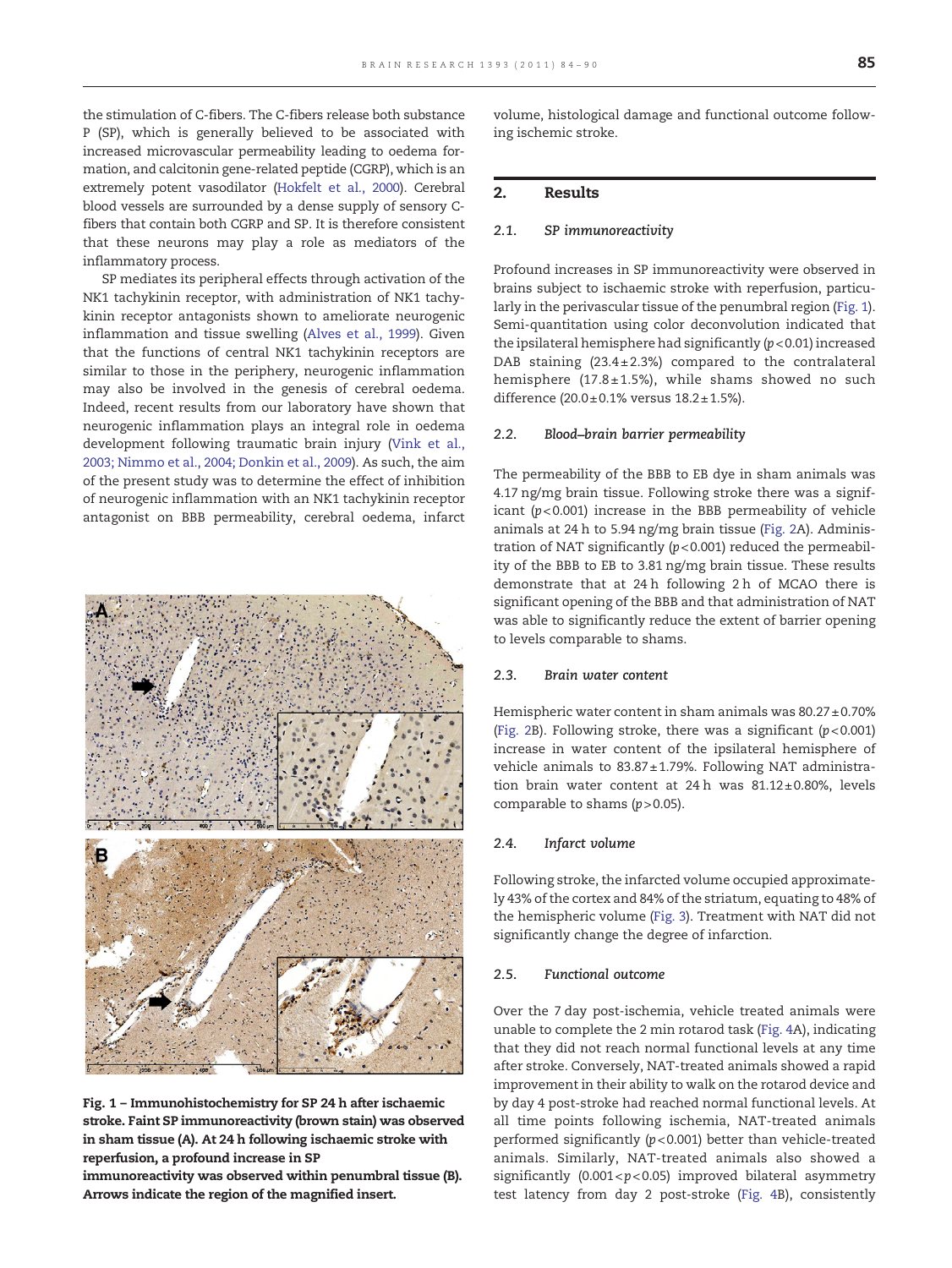<span id="page-2-0"></span>

Fig. 2 – Blood–brain barrier permeability and brain water content, as measured at 24 h post-reperfusion. A significant increase in BBB permeability (A) and brain water content (B) was observed at 24 h post-reperfusion. Treatment with NAT restored BBB integrity and normal brain water content.  $***p<sub>0.001</sub>$ .

recording a latency lower than vehicle-treated animals. With respect to the neuroscore following ischemia, vehicle-treated animals were ranked as having a moderate injury persisting for the 7 day assessment period. NAT-treated animals showed a mild injury on day 1 and by day 5 had no observable neurological deficits [\(Fig. 4C](#page-3-0)). The group differences between the two treatments was highly significant  $(p<0.001$  by ANOVA), with individual day differences between NAT and vehicle treatment being significant ( $p < 0.05$ ) from day 4 onwards.

# 3. Discussion

In the present study we have demonstrated that ischemic stroke results in increased SP immunoreactivity, indicative of the presence of neurogenic inflammation. Moreover, inhibition of the SP component of neurogenic inflammation by administration of the NK1 tachykinin receptor antagonist, NAT, at 4 h after induction of stroke, significantly reduced BBB permeability, cerebral oedema and functional deficits, albeit without a significant reduction of infarct volume.

Few research groups have previously investigated the role of SP in cerebral ischemia [\(Bruno et al., 2003; Stumm et al.,](#page-5-0) [2001; Yu et al., 1997\)](#page-5-0), and none have characterized the role of neurogenic inflammation. Indeed, the study of neuropeptides in acute nervous system injury has been mainly confined to isolated reports in peripheral nerve injury [\(Malcangio et al.,](#page-6-0)



Fig. 3 – Infarct volume measured at 24 h post-reperfusion. No differences in the degree of infarction were observed between the vehicle and NAT treatment groups.

[2000\)](#page-6-0), spinal cord injury ([Sharma et al., 1993](#page-6-0)), brain ischemia ([Bruno et al., 2003; Stumm et al., 2001; Yu et al., 1997](#page-5-0)) and those of our own research group in TBI [\(Vink et al., 2003; Nimmo](#page-6-0) [et al., 2004, Nimmo and Vink, 2004](#page-6-0)). In contrast, neuropeptides have been extensively studied in the peripheral nervous system, as well as in asthma, dental pain and osteoarthritis ([Hokfelt et al., 2000\)](#page-5-0).

In the present study, increased SP immunoreactivity within penumbral tissue was observed at 24 h following stroke, and was particularly profound in perivascular tissue. Increases in SP levels have previously been reported in other central nervous system (CNS) disorders such as depression ([Bondy et al., 2003\)](#page-5-0) and TBI ([Donkin et al., 2009\)](#page-5-0). In TBI, the increase in perivascular SP was associated with increased serum levels of SP, an observation also noted in patients with completed stroke or transient ischemic attack ([Bruno et al., 2003](#page-5-0)). Notably, increased SP immunoreactivity has not always been observed following permanent occlusion as opposed to transient occlusion [\(Fu et al.,](#page-5-0) [2004](#page-5-0)), suggesting that SP release may be a feature of reperfusion.

The increase in BBB permeability observed at 24 h following stroke supports previous observations of a delayed opening of the BBB after cerebral ischemia ([Preston et al., 1993\)](#page-6-0). This opening was observed in the setting of profound cerebral oedema, which suggests that the oedema had a vasogenic contribution. Subsequent administration of the  $NK<sub>1</sub>$  tachykinin receptor antagonist profoundly attenuated the BBB permeability and brain water content, suggesting a direct role for SP in both of these events. Studies examining neurogenic inflammation in the skin of NK1 tachykinin receptor knockout mice have shown that they are also unable to produce oedema, even though application of SP produces plasma extravasation and oedema formation in a dose-dependent manner in wild-type mice [\(Cao et al., 1999\)](#page-5-0). Moreover, we have previously demonstrated in TBI that such neurogenic inflammation results in BBB dysfunction and cerebral oedema formation that can be attenuated by inhibiting the activity of the associated neuropeptides ([Nimmo et al., 2004; Donkin et al., 2009](#page-6-0)). Thus the evidence supports a role for neurogenic inflammation in the development of vasogenic oedema in the CNS ([Turner and Vink, 2007\)](#page-6-0).

The findings of the present study have also shown that despite a remarkable recovery of function as assessed by a number of outcome measures, infarct volume did not differ between treatment groups. These findings suggest that infarct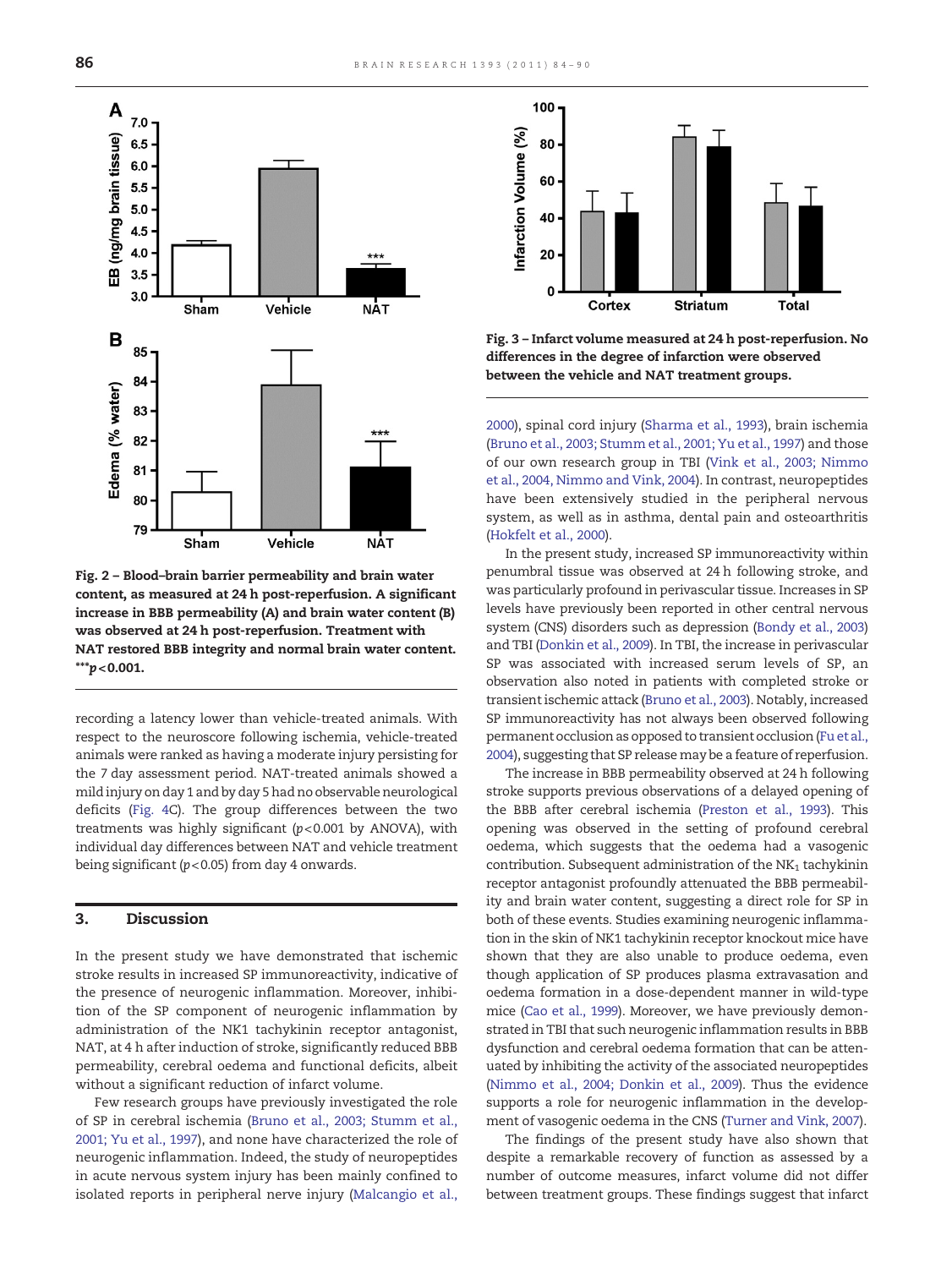<span id="page-3-0"></span>

Fig. 4 – Functional outcome as assessed by the rotarod, bilateral asymmetry test and neuroscore for a 7-day period post-stroke. NAT treatment (black squares) significantly improved motor (A), sensory (B) and neurological (C) function, as compared to vehicle treatment (white squares).  $p$  < 0.05;  $*p$  < 0.01;  $**p$  < 0.001.

volume may not be the only predictor of outcome. An increasing number of researchers are reporting improvements in functional outcome without improvements in infarct volume or histological outcome ([Grotta et al., 1990; Aronowski et al., 1996;](#page-5-0) [van der Staay et al., 1996; Lecrux et al., 2008](#page-5-0)). It is thus clear that the relationship between infarct volume and functional outcome is more complex than previously thought. While the exact mechanisms are not clear, improved synaptic plasticity and connectivity may be critical for effective functional improvement. Whether the NK1 tachykinin antagonists improve synaptic connectivity requires further investigation.

NK1 tachykinin receptor antagonists may also confer a neuroprotective effect through a number of alternative mechanisms. For example, receptor binding sites for SP have been shown to increase on glia after neuronal injury ([Lin, 1995](#page-5-0)) suggesting a potential role in the glial response to TBI. Several studies have confirmed that astrocytes become 'reactive' in response to SP following injury and induce mitogenesis and the production of several soluble mediators, such as cytokines, prostaglandins and thromboxane derivatives [\(Marriott](#page-6-0) [et al., 1991; Palma et al., 1997](#page-6-0)). SP also induces endothelial cells to produce nitric oxide (NO) [\(Persson et al., 1991\)](#page-6-0), which has been implicated as an injury factor in stroke, and primes polymorphonuclear cells for oxidative metabolism (superoxide production) [\(Hafstrom et al., 1998\)](#page-5-0), thus providing a source of reactive oxygen species. NK1 tachykinin receptor antagonists have been shown to reduce pre-necrotic perivascular inflammatory infiltration, as well as circulating histamine, PGE2 and lipid peroxidation products [\(Kramer et al., 1997](#page-5-0)). Finally, SP binding to its NK1 tachykinin receptor in the CNS has been shown to directly induce a non-apoptotic form of programmed cell death in hippocampal, striatal and cortical neurons that is independent of caspase activation, but still requiring gene expression ([Castro-Obregon et al., 2002](#page-5-0)).

In conclusion, the present findings suggest that the release of SP may be an early pathological event associated with reperfusion following cerebral ischemia and that administration of an NK1 tachykinin antagonist is highly efficacious in reducing the BBB opening, cerebral oedema and functional deficits that occur following reversible ischemic stroke. Accordingly, antagonism of neurogenic inflammation and more specifically the SP pathway may provide a novel target for interventional pharmacologies aiming to reduce the deleterious effects of ischemia with reperfusion.

# 4. Experimental procedure

All experimental protocols were approved by the experimental ethics committees of the University of Adelaide and the Institute of Medical and Veterinary Science and conducted according to guidelines established for the use of animals in experimental research as outlined by the Australian National Health and Medical Research Council.

#### 4.1. Reversible middle cerebral artery occlusion

Adult male Sprague–Dawley rats (n=86; 265–295 g) were fasted overnight before surgery. Anesthesia was induced with isoflurane (3%, 1.5  $1/m$ in O<sub>2</sub>), animals intubated and then mechanically ventilated (Harvard rodent ventilator) with anesthesia maintained at 1-1.5% isoflurane (1 $1/m$ in O<sub>2</sub>) throughout. Middle cerebral artery occlusion (MCAO) was performed as described in detail elsewhere [\(Longa et al., 1989\)](#page-6-0) with normal body temperature being maintained throughout all surgical procedures with the use of a thermostatically controlled heating pad. Briefly, a 4– 0monofilament nylon suture with a tip rounded by heating near a flame and coated with 0.1% poly-L-lysine (Sigma) was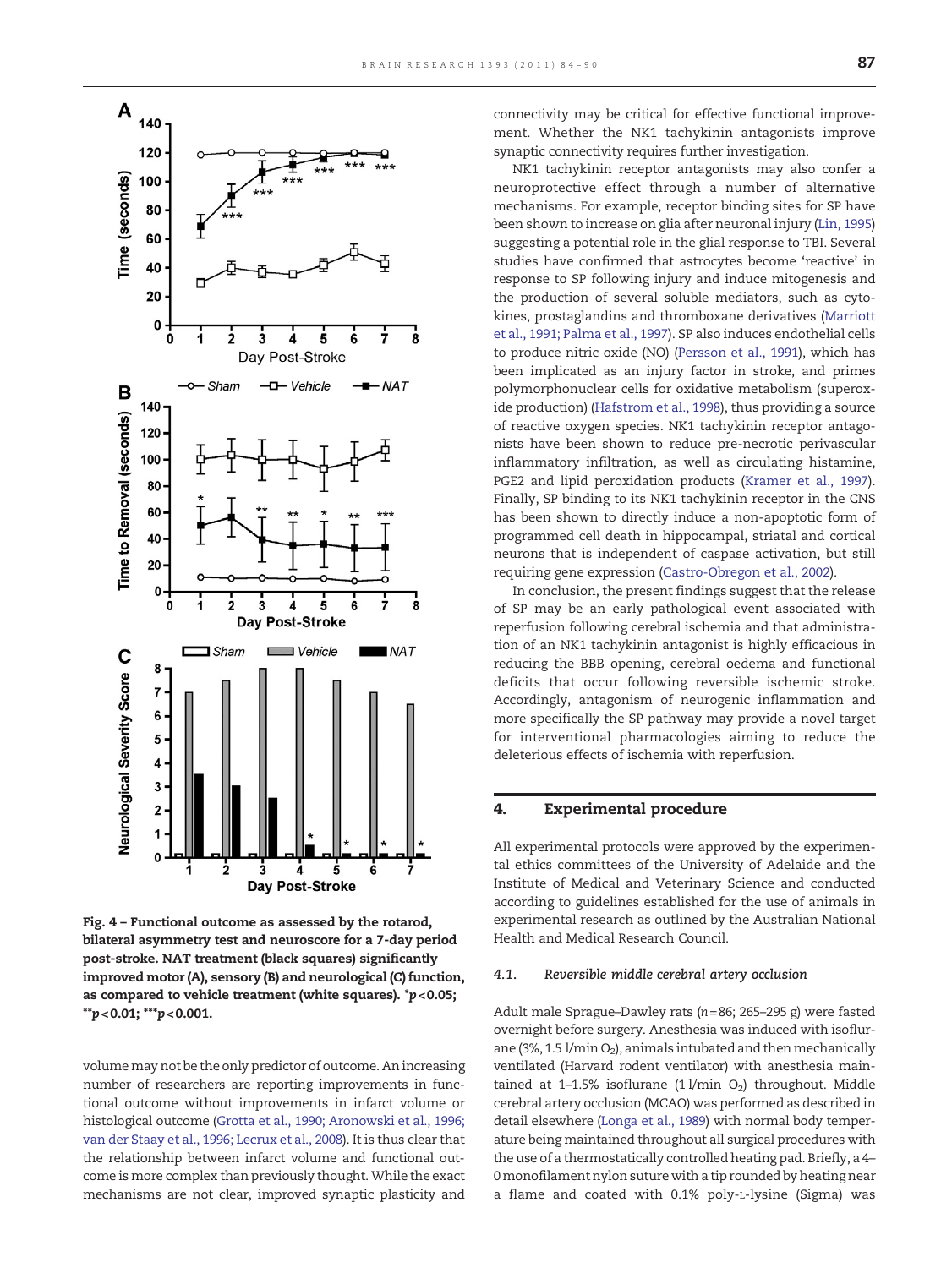introduced into the lumen of the external carotid artery (ECA) and subsequently advanced into the internal carotid artery (ICA). The suture was advanced 17 mm beyond the ECA/ICA bifurcation to occlude the origin of the middle cerebral artery (MCA). Lignocaine (0.5 ml) was applied to the surgical area and the wound closed with wound clips (9 mm Autoclip, Becton Dickinson). Anesthesia was discontinued, and when animals were able to breathe spontaneously they were extubated and allowed to recover. Reperfusion of the ischemic territory was achieved at 2 h after the onset of ischemia by withdrawal of the suture into the ECA under isoflurane anesthesia. Any animals that did not show circling toward the side of MCA occlusion at 2 h following thread insertion, indicative of successful stroke surgery, were excluded from further study. An additional group of animals  $(n= 28)$  were subject to all surgical procedures used to induce MCAO without advancement of the thread (sham surgery). Physiological variables including arterial blood pH, PCO<sub>2</sub>, PO<sub>2</sub>, blood pressure, blood glucose and temperature do not change significantly from shams as a result of this procedure.

# 4.1.1. Experimental grouping

Following stroke, animals were randomly assigned to the experimental groups, specifically, functional outcome  $(n=6/$ group) by rotarod, bilateral asymmetry test and neuroscore, cerebral oedema ( $n = 7$ /group), BBB integrity ( $n = 5-7$ /group), infarct volume (n= 7/group) and immunohistochemistry for SP  $(n = 5/$ group).

# 4.1.2. Drug administration

At 2 h after the onset of reperfusion, animals either received 25 μmol/kg of the NK1 tachykinin receptor antagonist, nacetyl-L-tryptophan (NAT), or equal volume of saline vehicle, administered intravenously. This dose was chosen on the basis of blood–brain barrier dose/response studies previously published by this laboratory ([Donkin et al., 2009](#page-5-0)).

# 4.2. Histological analysis

At the pre-determined time-point animals were transcardially perfused with heparin, followed by formalin under isoflurane anesthesia. Brains were blocked using a rodent brain matrix (Kopf, USA) and sectioned into consecutive 2 mm coronal slices, embedded in paraffin wax and 5 μm sections cut. Sections were subsequently immunolabelled with SP primary antibody (1:2000 in NHS; polyclonal Santa Cruz Cat. No. SC-9758) for an overnight incubation at room temperature. After washing in PBS, slices where then incubated with an anti-goat IgG-HRP conjugated secondary antibody (1:250 in NHS; Sigma-Aldrich) for a minimum of 30 min at room temperature. Following this, sections were incubated in the tertiary streptavin peroxidase conjugate (SPC) (1:1000 in NHS; Pierce) for at least 1 h at room temperature. Antigen was visualized using 3,3'-diaminobenzidine tetrahydrochloride (DAB) as a chromogen in a peroxidase reaction (Sigma-Aldrich, Sydney, Australia) and slides counterstained with hematoxylin. Digital images of all sections were acquired using a Nanzoomer Digital Pathology Scanner at amagnification of 40 times (NDP Scan U10074-01, Hamamatsu Photonics K.K., Japan). Slides were viewed with the associated proprietary viewing software and the area of interest exported as a jpeg (virtual dissection). For automated semiquantitation, stains

were digitally separated using [Rufroik and Johnston's \(2001\)](#page-6-0) color deconvolution method. Code to implement this algorithm was obtained from [Landini \(2007\)](#page-5-0) as an NIH ImageJ macro. The algorithm assumes images are generated by light absorbing dyes. We used the staining vectors included with the macro. Background staining was subtracted using the "rolling ball" method of [Castle and Keller \(2007\)](#page-5-0). The deconvoluted DAB channel (representing the whole of image antigen content) was semiquantitated (because we do not measure protein) by performing a histogram analysis and summing pixel frequency as a product of pixel intensity and then expressing this as a percentage of the total. This has the effect of weighting the histogram to make more frequent pixels "darker" and so improve the signal to noise ratio.

# 4.3. Assessment of blood–brain barrier permeability

Evan's Blue (EB; Sigma; FW 960.8) extravasation was used to assess BBB integrity as previously described in detail elsewhere ([Kaya et al., 2001](#page-5-0)). Briefly, 2 ml/kg of 4% EB solution was injected intravenously at 23.5 h post-reperfusion. At 24 h postreperfusion the chest cavity was opened under isoflurane anesthesia and the animal transcardially perfused with saline. Perfusion was discontinued when the perfusate from the right atrium was colorless, this was consistent amongst animals. The brain was removed and the left and right hemispheres dissected. Tissue samples were then weighed and homogenized in phosphate buffered saline and trichloroacetic acid (Sigma). Following centrifugation at  $1000 \times g$  for 30 min, the absorbance of the supernatant was measured at 610 nm using a UV/Vis spectrophotometer. The level of extravasated EB was determined using a previously obtained EB standard curve.

# 4.4. Assessment of brain water content

The amount of brain water was calculated using the wet weight/ dry weight method as previously described [\(Turner et al., 2006\)](#page-6-0). Briefly, at 24 h post-reperfusion, animals were decapitated under isoflurane anesthesia and their brains were rapidly removed. The left and right hemispheres were dissected and weighed to obtain wet weight (ww). Hemispheres were then dried at 100 °C for 72 h and re-weighed to obtain dry weight (dw). The percentage of brain water was subsequently calculated as a percent of total hemisphere weight as follows:

% water  $= (ww-dw/ww) \times 100$ 

#### 4.5. Assessment of infarct volume

At 24 h post-stroke animals were decapitated under anesthesia. Their brains were then rapidly removed and 2,3,5-triphenyltetrazolium chloride (TTC; Sigma) staining, which stains viable mitochondria, was used to determine infarct volume, as described elsewhere ([Li et al., 1997](#page-5-0)). Non-infarcted tissue stains a red/pink in color and infarcted tissue remains a pale cream/ white color. Using a brain matrix (Kopf) the brain was cut into 2 mm slices and placed into Tris–saline (Sigma). Brain slices were then incubated in 3% TTC at 37 °C under dark room conditions for 20 min, turning once. Anterior and posterior sides of all brain slices were scanned (Canon). The degree of cortical, striatal and total infarction was then determined by an observer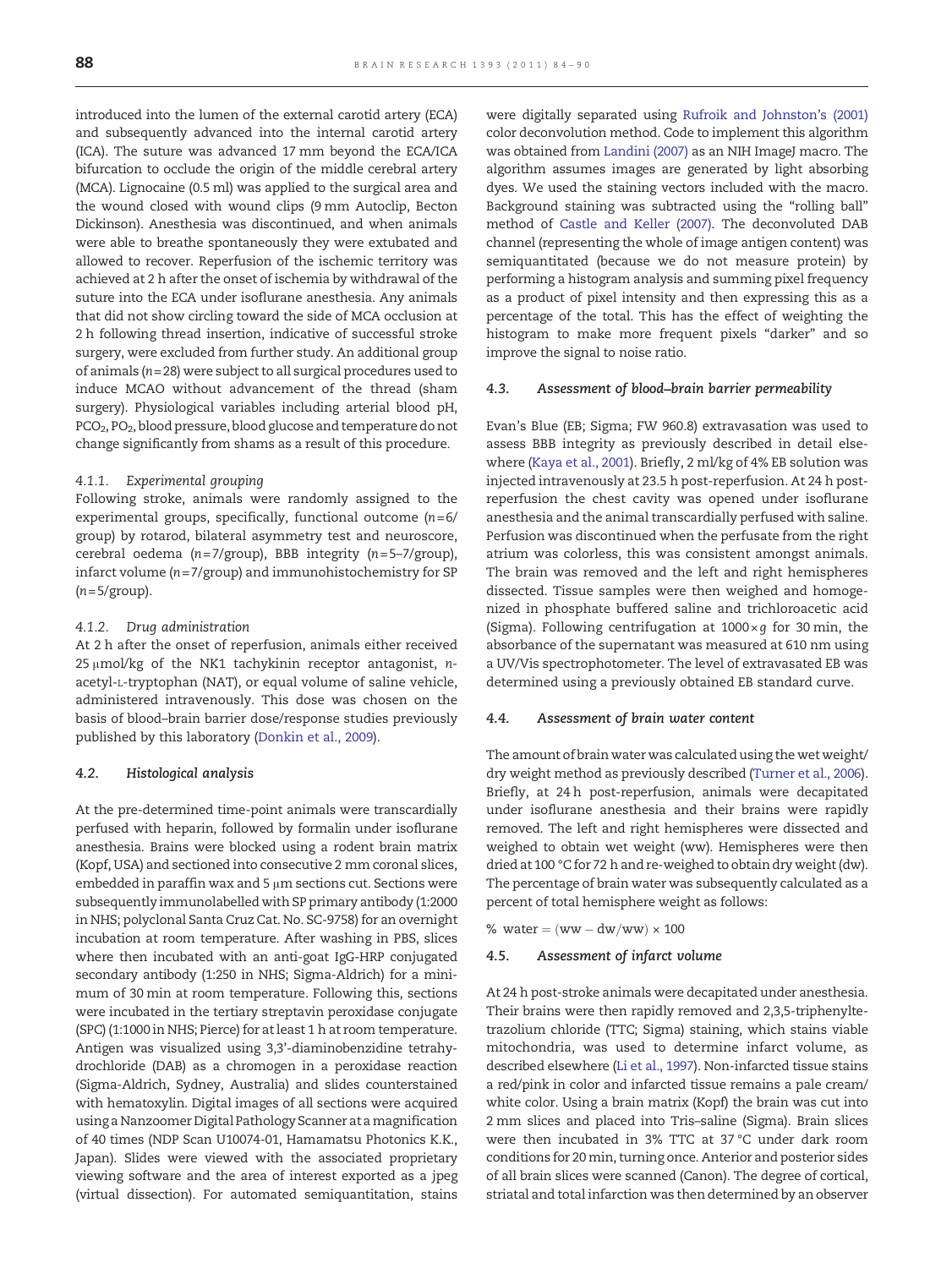<span id="page-5-0"></span>blinded to the treatment groups and experienced in the evaluation of infarct determination.

# 4.6. Assessment of functional outcome

Animals were assessed daily (in the morning) for a 7 day period, commencing at 24 h post-surgery, by an observer who was blinded to the treatment groups. The motor deficits were assessed using a rotarod device (Hamm et al., 1994), which comprises a metal frame with a rotating assembly of eighteen 1 mm rods. Animals were placed on the device and remained stationary for 10 s. The rotation speed was then increased to a maximum of 30 rpm, with each speed being maintained for 10 s. Animals were required to grip the rods in order to walk on the rotarod. The score recorded was when the animal completed the 2 min trial, fell off completely or gripped the rungs for two revolutions without walking.

The bilateral asymmetry test was used to assess tactile extinction probing sensory neglect following stroke as previously described ([Modo et al., 2000](#page-6-0)). Briefly, two strips of tape  $(2 \text{ cm} \times 3.5 \text{ cm})$  were applied to the saphaneous part of the forepaws. Time to removal for the left and right forepaws was recorded. Each trial lasted 120 s and animals were given two consecutive trials. The mean of the two trials was taken as the bilateral asymmetry test latency.

A modified neuroscore was used to assess general neurological function (Li et al., 2000). One point was awarded for the inability to perform the task or the lack of a tested reflex. Scores were determined as follows: 10–15, severe injury; 5–9, moderate injury; 1–4, mild injury; 0, no observable injury.

# 4.7. Statistical analysis

All parametric data are expressed as mean and SEM; nonparametric data are expressed as the median. Statistical differences were determined using ANOVA followed by individual Student–Newman–Keuls post-hoc tests (GraphPad Prism Software). The neuroscore data that was analyzed using a two-tailed non-parametric ANOVA followed by a Mann– Whitney U test. A p value of 0.05 was considered significant.

# Acknowledgments

Supported, in part, by the National Health and Medical Research Council of Australia.

# REFERENCES

- Alves, R.V., Campos, M.M., Santos, A.R., Calixto, J.B., 1999. Receptor subtypes involved in tachykinin-mediated oedema formation. Peptides 20, 921–927.
- Aronowski, J., Samways, E., Strong, R., Rhoades, H.M., Grotta, J.C., 1996. An alternative method for the quantitation of neuronal damage after experimental middle cerebral artery occlusion in rats: analysis of behavioral deficit. J. Cereb. Blood Flow Metab. 16, 705–713.
- Bakhai, A., 2004. The burden of coronary, cerebrovascular and peripheral arterial disease. Pharmacoeconomics 22 (Suppl 4), 11–18.
- Black, P.H., 2002. Stress and the inflammatory response: a review of neurogenic inflammation. Brain Behav. Immun. 16, 622–653.
- Bondy, B., Baghai, T.C., Minov, C., Schule, C., Schwarz, M.J., Zwanzger, P., Rupprecht, R., Moller, H.J., 2003. Substance P serum levels are increased in major depression: preliminary results. Biol. Psychiatry 53, 538–542.
- Bruno, G., Tega, F., Bruno, A., Graf, U., Corelli, F., Molfetta, R., Barucco, M., 2003. The role of substance P in cerebral ischemia. Int. J. Immunopathol. Pharmacol. 16, 67–72.
- Cao, T., Gerard, N.P., Brain, S.D., 1999. Use of NK1 tachykinin knockout mice to analyze substance P-induced oedema formation. Am. J. Physiol. 277, R476–R481.
- Castle, M., Keller, J., 2007. [http://rsb.info.nih.gov/ij/plugins/](http://rsb.info.nih.gov/ij/plugins/rolling-ball.html) [rolling-ball.html.](http://rsb.info.nih.gov/ij/plugins/rolling-ball.html)
- Castro-Obregon, S., Del Rio, G., Chen, S.F., Swanson, R.A., Frankowski, H., Rao, R.V., Stoka, V., Vesce, S., Nicholls, D.G., Bredesen, D.E., 2002. A ligand-receptor pair that triggers a non-apoptotic form of programmed cell death. Cell Death Differ. 9, 807–817.
- Donkin, J.J., Nimmo, A.J., Cernak, I., Blumbergs, P.C., Vink, R., 2009. A critical role for substance P in the development of traumatic brain oedema. J. Cereb. Blood Flow Metab. 29, 1388–1398.
- Fu, D., Ng, Y.K., Gan, P., Ling, E.A., 2004. Permanent occlusion of the middle cerebral artery upregulates expression of cytokines and neuronal nitric oxide synthase in the spinal cord and urinary bladder in the adult rat. Neuroscience 125, 819–831.
- Grotta, J.C., Picone, C.M., Ostrow, P.T., Strong, R.A., Earls, R.M., Yao, L.P., Rhopades, H.M., Dedman, J.R., 1990. CGS-19755, a competitive NMDA receptor antagonist, reduces calcium-calmodulin binding and improves outcome after global cerebral ischemia. Ann. Neurol. 27, 612–619.
- Hafstrom, I., Gyllenhammer, H., Palmblad, J., Ringertz, B., 1998. Substance P activates and modulates neutrophil oxidative metabolism and aggregation. J. Rheumatol. 16, 1033–1037.
- Hamm, R.J., Pike, B.R., O'Dell, D.M., Lyeth, B.G., Jenkins, L.W., 1994. The rotarod: an evaluation of its effectiveness in assessing motor deficits following traumatic brain injury. J. Neurotrauma 11, 187–196.
- Harrison, S., Geppetti, P., 2001. Substance P. Int. J. Biochem. Cell Biol. 33, 555–576.
- Hokfelt, T., Broberger, C., Xu, Z.Q., Sergeyev, V., Ubink, R., Diez, M., 2000. Neuropeptides—an overview. Neuropharmacology 39, 1337–1356.
- Kaya, M., Kucuk, M., Kalayci, R.B., Cimen, V., Gurses, C., Elmas, I., Arican, N., 2001. Magnesium sulfate attenuates increased blood-brain barrier permeability during insulin-induced hypoglycemia in rats. Can. J. Physiol. Pharmacol. 79, 793–798.
- Kramer, J.H., Phillips, T.M., Weglicke, W.B., 1997. Magnesium deficiency enhanced post-ischemic myocardial injury is reduced by substance P receptor blockade. J. Cardiol. 29, 97–110.
- Landini, G., 2007. [http://www.dentistry.bham.ac.uk/landinig/](http://www.dentistry.bham.ac.uk/landinig/software/software.html) [software/software.html.](http://www.dentistry.bham.ac.uk/landinig/software/software.html)
- Lecrux, C., McCabe, C., Weir, C.J., Gallagher, L., Mullin, J., Touzani, O., Muir, K.W., Lees, K.R., Macrae, I.M., 2008. Effects of magnesium treatment in a model of internal capsule lesion in spontaneously hypertensive rats. Stroke 39, 448–454.
- Li, F., Irie, K., Anwer, M.S., Fisher, M., 1997. Delayed triphenyltetrazolium chloride staining remains useful for evaluating cerebral infarct volume in a rat stroke model. J. Cereb. Blood Flow Metab. 17, 1132–1135.
- Li, Y., Chopp, M., Chen, J., Wang, L., Gautam, S.C., Xu, Y.X., Zhang, Z., 2000. Intrastriatal transplantation of bone marrow nonhematopoietic cells improves functional recovery after stroke in adult mice. J. Cereb. Blood Flow Metab. 20, 1311–1319.
- Lin, R.C., 1995. Reactive astrocytes express substance-P immunoreactivity in the adult forebrain after injury Neuroreport 7, 310–312.